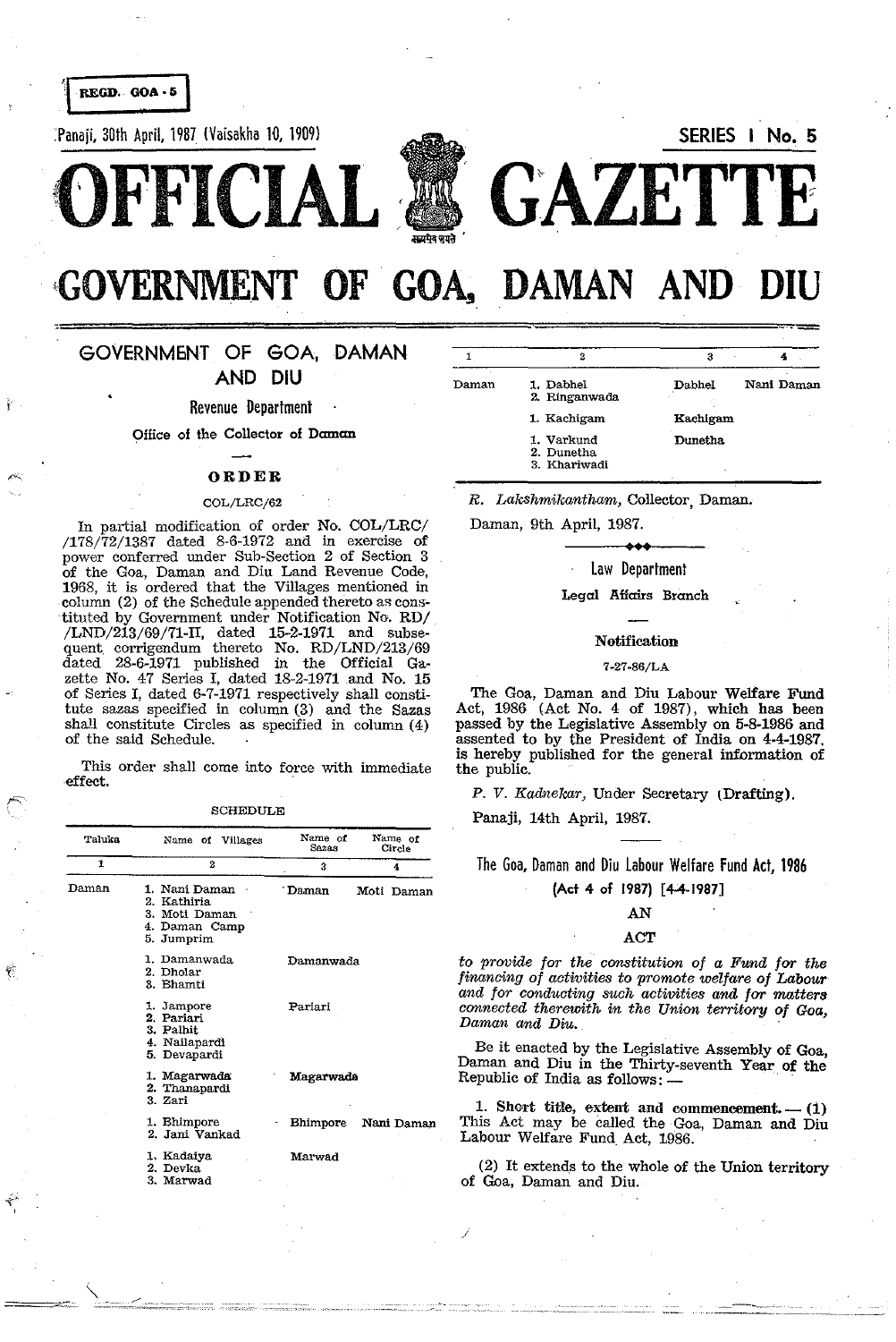$\frac{34}{2}$  . The shall come into force on math data or the  $\left(\frac{-1}{2}\right)$  relatively (3) **It** shall come into force on such date as the Government may; by notification in the Official . Gazette, appoint in this behalf.

2. Definitions.  $\qquad$  In this Act, unless the context otherwise requires,-

(a) 'Board' means the Goa, Daman ana Diu Labour Welfare Board established under section 4;

(b) 'contractor' means contractor as defined in clause (c) of sub-section (1) of section 2 of the Contract Labour (Regulation and Abolition) Act, 1970 (Central Act 37 of 1970);

(c) 'employee' means any person who is employed for hire or reward to do any work, skilled or unskilled, manual, supervisory, clerical or technical in an establishment for a continuous period of 30 days during the period of 12 months whether the terms of employment be expressed or implied, but does not include any person-

- (i) who is employed mainly in a managerial capacity; or
- (ii) who, being employed in a supervisory capacity, draws wages exceeding one thousand and six hundred rupees per mensem or exercises, either by the nature of the duties attached to the office or by reasons of the powers vested in him, functions mainly of a , managerial nature,

(d) 'employer', means a person who has the ultimate control over the affairs of the establishment and where the said affairs are entrusted to any other person whether called a manager, managing director, managing agent, superintendent or by any other name, such other persons;

(e) 'establishment' means any-

- (i) factory as defined in clause (m) of section 2 of the Factories Act, 1948 (Central Act 53 of 1948), or any place which is deemed to be a factory under section 85 of that Act, or
- (ii) motor transport undertaking as defined in . clause (g) of section 2 of the Motor Transport Workers Act, 1961 (Central Act 27 of 1961), or
- (iii) establishment, including a society registered under the Societies, Registration Act, 1860 (Central Act 21 of 1860), and a charitable or other trust whether registered under any law applicable to such charitable or other trust or not, which carries on any business or trade or any work in connection therewith or ancillary thereto but does not include an establish-' ment not being a factory which is a unit or department of the Central or any State Government, or
- (iv) establishment as defined under sub-section. (9) of section 2 of the Goa, Daman and Diu Shops and Establishments Act, 1973  $($ Act 13 of 1974), or
- (v) establishment of a contractor, or
- (vi) scheduled employment as defined in clause (g) of section 2 of the Minimum Wages Act, 1948 (Central Act 11 of 1948), or
- (vii) plantation, or
- (viii) motor transport service including trucks,. engaged in transport of passengers or goods, or
- (ix) port, dock, wharf or jetty, or
- (x) inland water transport service including barges, launches, dredgers, engaged in movement, transport or handling of goods or cargo or transport of passengers, or
- (xi) establishment which the Government may,. by notification, declare to be an establishment for the purpose of this Act;

(f) 'Fund' means the" Labour Welfare Fund constituted under section 3;

 $(g)$  'Government' means the Government of Goa,. Daman and Diu;

(h) 'Inspector' means an Inspector appointed' under section 21;

(i) 'Legislature' means the Legislative Assembly of Goa, Daman and Diu;

. (j) 'notification' means a notification published in the Official Gazette of the Government of Goa, Daman and Diu and the word "notified" shall be' construed accordingly; .

(k) 'Secretary' means the Secretary of the Board appointed under section 20;

28

(I) 'unpaid accumulation" means all' payment whether called as wages or bonus, gratuity or compensation or by any other name, due to an employee but not paid 'to him within a period of' three years from the date on which payments, become due whether before or after the commencement of this Act but does not include the' amount or contribution, if any, paid by an employer to a provident fund established under the Employees' Provident Fund Act, 1952 (Central Act 19 of 1952), and compensation payable under' Workmen's Compensation Act, 1923 (Central Act 8 of 1923);

(m) 'wages' means all remuneration capable of' being expressed'in terms of money which would, if the terms of employment, express or 'implied, were fulfilled, be payable to an employee in respect of his employment or of work done in such employment, but does not include ---

- (i) The value of any house accommodation or of the supply of light, water, medi-, cal atteridance or other amenity or of any service excluded from the computation of' wages by general or special order of the Government, or
- (ii) any contribution paid by the employer to any pension or provident fund or under any scheme of social insurance, or
- (iii) any travelling allowance or the value of' any travelling concession;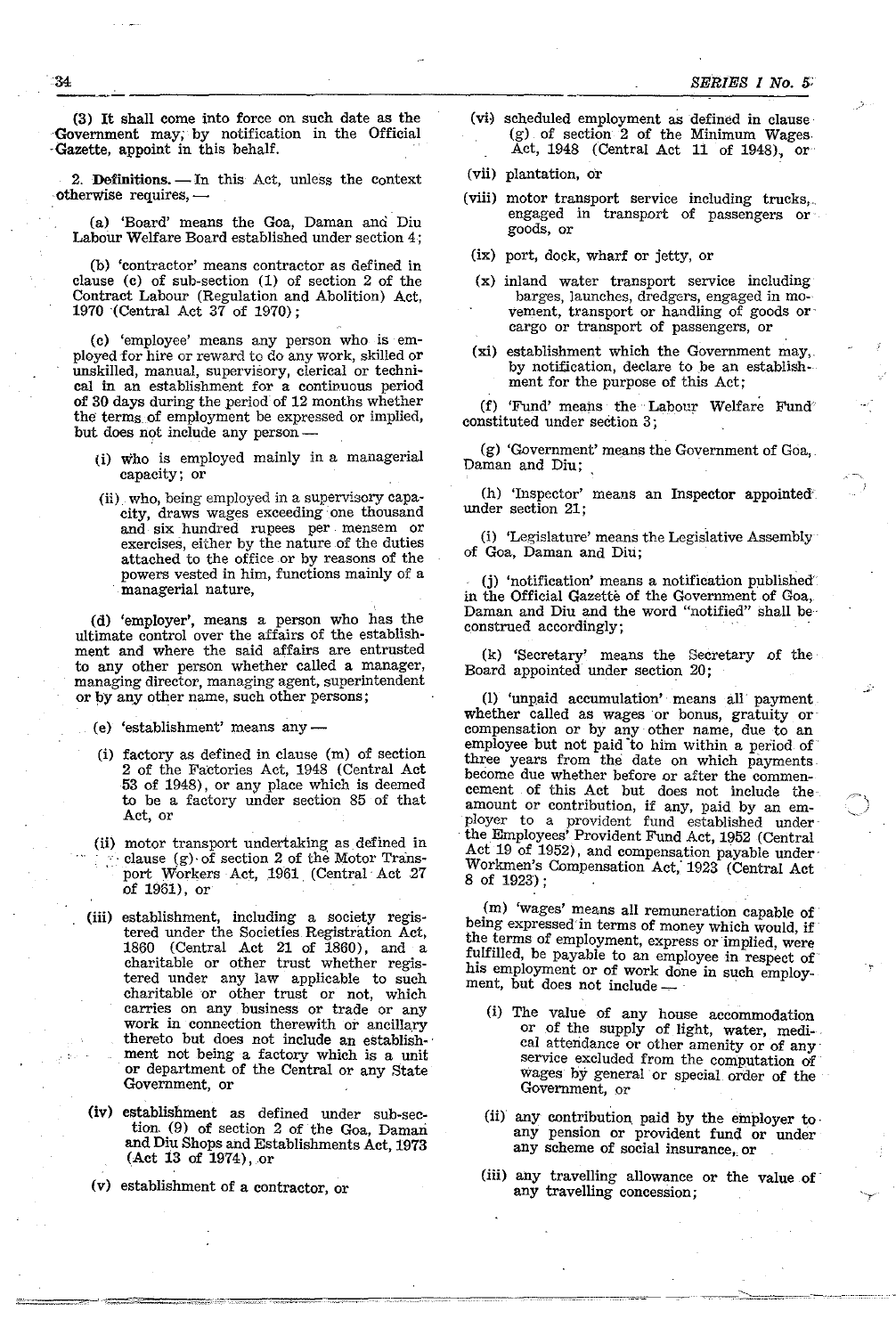3. Labour Welfare Fund.  $-$  (1) The Government shall constitute a fund called the Labour Welfare Fund, and notwithstanding anything contained in any other law for the time being in force or in any contract or instrument, all unpaid accumulations shall be paid at such intervals as may be prescribed, to the Board, and be credited to the Fund and the Board shall keep a separate account therefor until claims thereto have been decided in the manner provided for in section 12.

(2) There shall also be credited to the Fund-

(a) unpaid accumulations paid to the Board under sub-section (2) of section 12;

(b) deductions made under the proviso to sub- -section (2) of section 9 of the Payment of Wages Act, 1936 (Central Act 4 of 1936);

(c) contribution made by employers and employees;

(d) any interest by way of penalty paid under section 13;

(e) any voluntary donations;

 $(f)$  any fund transferred under sub-section  $(5)$ of section 16;

(g). any sum borrowed under section 17;

(b) grants or advances made by the Govern**ment; and** '

(i) all fines imposed and realised from employers by courts for violations of Labour Laws less the deduction made by Court towards administrative expenses.

(3) The sums specified in sub-section (2) shall • be paid to, or collected by such agencies, at such intervals and.in such manner and the accounts of the funds. shall be maintained and audited in such manner, as may be prescribed.

4. Establishment of Board.  $-$  (1) The Government shall, by notification in the Official Gazette establish aBoard for the whole of the Union territory of Goa, Daman and Diu by the name "the Goa, Daman and Diu Labour Welfare Board" for the purpose of administering the Fund and to carry out such other functions as may be assigned to the Board by or under the Act.

(2) The Board shall be a body corporate having perpetual succession and a common seal and shall, by the said name sue and be sued.

 $5.$  Constitution of Board.  $-$  (1) The Board shall consist of a Chairman who shall be the Minister-in-charge of Labour and a Vice-Chairman who shall be the Commissioner, Labour and of the follow-<br>ing members appointed by the Government, the Government, **namely:** -

(a) such number of representatives of employers and employees as may be prescribed:

Provided that both employers and employees shall have equal representation on the Board;

(b) such number'of members of the Legislature as may be prescribed; and

(c) such number of officials and non-officials as may be prescribed.

(2) The appointment of the Chairman, Vice-Chairman and the members shall be notified,

6. Term of office of members. - The terms of office of the members of the Board other than· the official members shall be three years from the date of their appointment and they shall be eligible for reappointment. They shall continue as such members until the appointment of their successor:

Provided that the Chairman of the Board shall cease to be the Chairman as soon as he ceases· to be a Minister-in-Charge of Labour. The Vice-Chairman shall hold the post of Chairman till a new Minister is appointed to that post:

Provided further that the Member of the Legislature shall cease to be a member of the Board from the date on which he ceases to. be a Member of the Legislature.

7. Disqualifications and removal.  $-$  (1) No person shall be appointed as a member of the Board if he-

(a) is an officer or servant under the Board, or

(b) is an undischarged insolvent; or

(c) is found to be lunatic or becomes of unsound **mind; or** 

(d) is or has been convicted by a criminal court for any offence involving moral turpitude; or

(e) is in arrears of any sum due to the Board.

(2) The Government may remove from office a member who-

(a) is or has become subject to any of the disqualifications mentioned in sub-section  $(1)$ ; or

(b) is absent without leave of the Board for more than three consecutive meetings. of the Board.

8. Resignation of office by member and filling up of casual vacancies.  $- (1)$  Any member may resign his office by giving notice thereof in writing, to the Government, and on such resignation being accepted, shall be deemed to have vacated his office.

(2) A casual vacancy in the office of member may be filled up, as conveniently as may be, and a member appointed to fill such vacancy shall hold office for the unexpired portion of the term of the office of his predecessor.

 $9.$  Power to appoint committees.  $-$  For the purpose of advising the Board in the discharge of its functions and in particular for carrying into effect any of the matters specified in sub-section (2). of section 16, the Board may constitute one or more committees, consisting of at least one member of the Board and equal number of representatives of employees and employers.

10. Acts of Board or Committee not to be invalidated by informality, vacancy, etc.  $-$  No act done or proceeding taken under this Act by the Board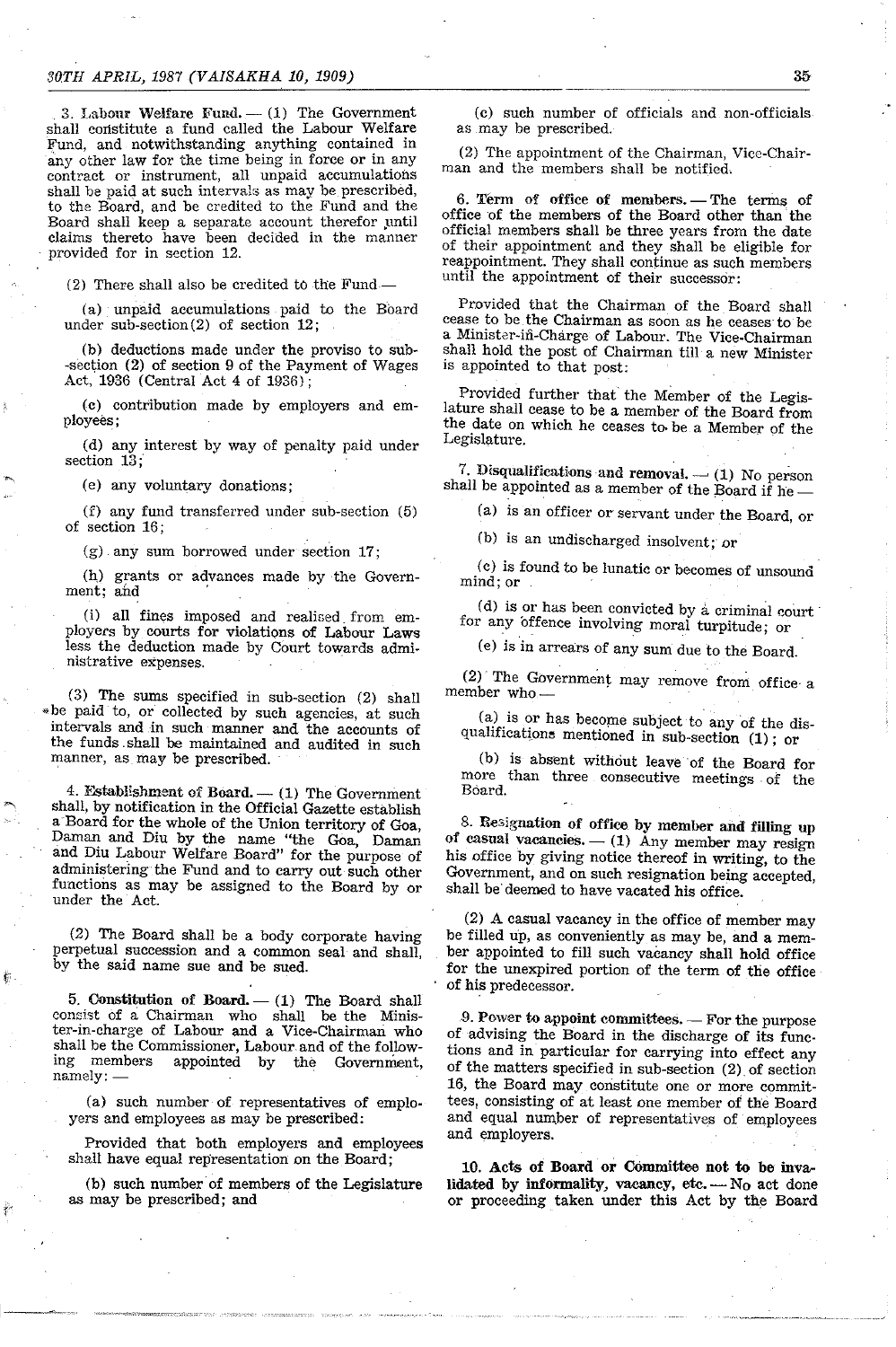or any Committee shall be invalidated merely on the ground-

(a) of any vacancy or defect in the constitution of the Board or the Committee; or

(b) of any defect or irregularity in the appointment of a person acting as a member thereof; or

(c) of any defect or irregularity in such act or proceeding not affecting the merits of the case.

11. Function of Board. - The. functions of the Board shall be the administration of the Fund and such other functions as may be assigned by or under this Act.

12. Unpaid accumulations and claims thereto. -(1) All unpaid accumulations shall be deemed to be abandoned property.

(2) Any unpaid accumulation paid to the Board in accordance with the provisions of section 3 shall on such payment, discharge an employer of his liability to make payment to an employee in respect thereof, but to the extent only of the amount paid to the Board, and the liability to make payment to the employee to the extent aforesaid shall, subject to the succeeding provisions of this section, be deemed to be transferred to the Board. This, however, shall not include the amount consisting of employers and employees' share of Provident Fund including the interest thereon but remaining unpaid.

(3) As soon as possible after the payment of any unpaid accumulation is. made to the Board, the Board shall by notice

(a). exhibit on the notice-board of the establishment in which the unpaid accumulation was earned; and

(b) publish in the Government Gazette, and in such other manner as may be prescribed, regard being had to the amount of the unpaid accumulation; invite claims by employees, their heirs, legal representatives or assigns for any payment due to them. The notice' shall be given in the manner aforesaid in June and December of every year, for a period. of three years from the date of the payment of the unpaid accumulation to the Board.

(4) If any question arises whether the notice referred to in sub-section (3) was given, as required by that sub'section, a certificate of the Board that it was given, shall be conclusive.

(5) If a claim is received whether in response to the notices or otherwise, within a period of four years from the date of first publication of the notice in respect of such claim, the Board shall transfer such claim, to the Authority appointed under section 15 of the Payment of Wages Act, 1936 (Central Act 4 of 1936), having jurisdiction over the area in which the establishment is situated, and that Authority shall proceed to adjudicate upon, and decide, such claim. In hearing such claim, the Authority shall have the powers conferred by that Act, and follow the procedure (in so far as it is applicable), specified therein.

(6) If the. Authority aforesaid is satisfied that any such claim is valid so that the right to receive payment is established, it shall decide that the unpaid accumulation in relation to which the claim is made shall cease to he deemed to be abandoned property, and shall order the Board to pay the whole of the dues claimed, or such part thereof as in the opinion of the Authority are properly due, to the employee; and the Board shall make payment accordingly: .

Provided that, the Board shall not be liable to pay any sum in excess of that paid under sub-section (1) of section 3 to the Board as unpaid accumulation in respect of the claim.

(7) If a clium for payment is refused, the employee or his heirs, legal representatives or assigns, as the case may be, may within sixty days from the date of receipt of' the order of the Authority prefer an appeal to the District Court.

(8) The decisions of the Authority, subject to appeal aforesaid, and the decision in appeal of the District Court, shall he final and conclusive as to the right to receive payment, the liability of the Board and also as to the amount if any.

(9) If no claim is received within the period specified in sub-secton (5), or a claim has been duly refused by the Authority or on appeal by the Dis trict Court, then the unpaid accumulation in respect of such claim shall accrue to, and vest in' the Government as *bona; vacantia* and shall thereafter, be deemed to have been tranferred to,' and form part of the Fund.

13. Interest on unpaid accumulations or fine after notice of demand.  $-$  (1) If an employer does not pay.<br>to the Board any amount of unpaid accumulation or fines realised from the employees, within the time specified by or under this Act, the Secretary may serve or cause to be served a notice on such employer to pay the amount within the period specified therein which 'shall not be less than thirty days from the date of service of such notice.

(2) If the employer fails, without sufficient cause, to pay any such amount within the period specified in the notice, he shall, in addition to the amount, pay by. way of penalty to the Board simple interest-

(a) for the first three months at two percent of the said' amount for each complete month or part thereof after the last date by which he should have paid it according to the notice; and

(b) for each complete month or part thereof thereafter at four' and a half percent of that amount during the time he continues to make default in the payment of that amount:

Provided that, the Secretary may subject to such conditions as may be prescribed, remit the whole or any part of the- penalty in respect of any period.

(3) The Board shall have the powers to enhance the rate of interest mentioned in sub-section (2) above, subject to the conditions that such rate of interest shall in no case exceed the prevailing Bank rate of interest by more than  $1\%$ .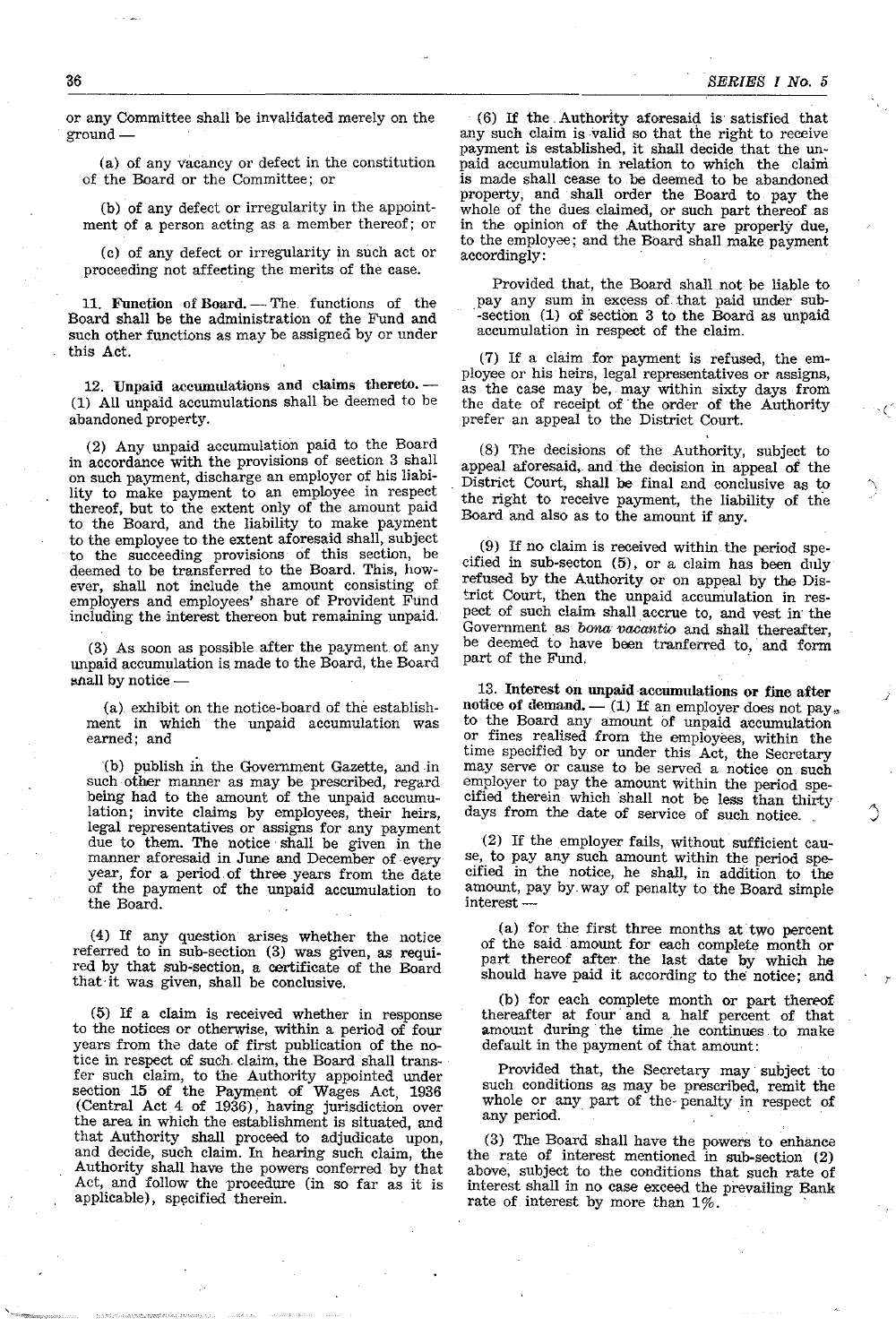14. Contribution to fund by employees and employer. - (1) Every employee shall contribute six rupees per year to the Fund and every employer shall in respect of each such employee, contribute twelve rupees per year to the Fund.

(2) Notwithstanding anything contained in any other law for the time being in force, but subject to the provisions of this Act and any rules made thereunder, the employer shall be entitled to recover from the employee the employee's contribution by deduction from his wages in such manner as may be prescribed and such deduction shall be deemed to be a deduction authorised by or under the Payment of Wages Act, 1936 (Central Act 4 of 1936).

15. Grants and advances by Government. The Government may, from time to time, make grants or advance loans to the Board for the purposes of this Act on such terms and conditions as the Government may, in each case, determine.

16. Vesting and application of Fund.  $-$  (1) The Fund shall vest in and be held and applied by the Board as trustees subject to the provisions and for the purposes of this Act. The money therein shall be utilised by the Board to defray the cost of carrying out measures which may be specified by the Government from time to time to promote the welfare of employees and their dependents.

 $(2)$  Without prejudice to the generality of the provisions of sub-section (1), the money in the Fund may be utilised by the Board to defray expenditure on the following, namely:-

(a) community and special education centres, including reading rooms and Libraries;

(b) vocational trainings;

(c) games and sports;

(d) excursions and tours;

(e) community necessities;

(f) entertainment and other forms of recrea**tion;** 

(g) convalescent homes for tuberculosis patients;

(h) holiday homes in health resorts;

(i) home industries and subsidiary occupations for women and unemployed;

(j) part-time employment for housewives of employees;

(k) pre-schools, nurseries and creches for employees;

(I) nutritious food to children of employees;

(m) employment opportunities to the disabled employees;

(n) cost of administering this Act including the salaries and allowances of the staff appointed for the purposes of this Act; and

(o) such other objects as would, in the opinion of the Board, improve the standard of living and ameliorate the social conditions of labour;

(p) accident and occupational diseases:

Provided that the Fund shall not be utilised in financing any measure which the employer is required under any law for the time being·in force to carry out:

~~----------------------------------~

Provided further that the fines shall be expended by the Board under this Act notwithstanding anything contained in the Payment of Wages Act, 1936 (Central Act 4 of 1936) or any other law or agreement for the time being in force.

(3) The Board may, with the approval of the Government, make a grant from. the Fund to any local authority or any other. body in aid of any activity for the welfare of employees.

(4) If any question arises whether anyparticular expenditure is or is not debitable to the Fund, the matter shall be referred to the Government whose decision thereon· shall be final.

(5) The Board may accept the. transfer of any Labour Welfare Fund or similar fund of any establishment and may continue any activity financed from such Fund, if the said Fund is duly transferred to the Board.

17. Power of Board to borrow. - The Board may from time to time, with the previous sanction of the Government and subject to the provisions of this Act and to such conditions as may be prescribed in this behalf, horrow any sum required· for the purposes of this Act.

18. Deposit of fund and placing of accounts and audit report before State Legislature. (1) before State Legislature.  $- (1)$ All moneys and receipts forming part of the Fund shall be deposited in the State Bank of India or any corresponding new Bank as defined in the Banking Companies (Acquisition and Transfer of Undertakings) Act, 1970 (Central Act 5 of 1970) or the Banking Companies (Acquisition and Transfer of Undertakings) Act, 1980 (Central Act 40 of 1980) and such account shall be operated upon by such officers of the Board as may be authorised by the Board and in such manner, as may be prescribed.

(2) The accounts of the Board, as· certified by the auditor, together with the audit report thereon shall be forwarded yearly to the Government and the Government may issue such instructions to the Board in respect thereof as they deem fit and the. Board shall comply with such instructions ..

 $(3)$  The Government shall  $-$ 

(a) cause the accounts of the Board together with the audit. report thereon forwarded to them under sub-section (2) to be laid yearly before the Legislature; and

(b) cause the accounts of the Board to be published in· the prescribed manner and make available copies thereof for sale at~a reasonable price.

19, Power of Government to give directions· to Board,-The Government may give the Board such directions as in their opinion are necessary or expedient in connection with expenditure from the Fund or for carrying out the purposes of the Act and it shall be the duty of the Board to comply with such directions.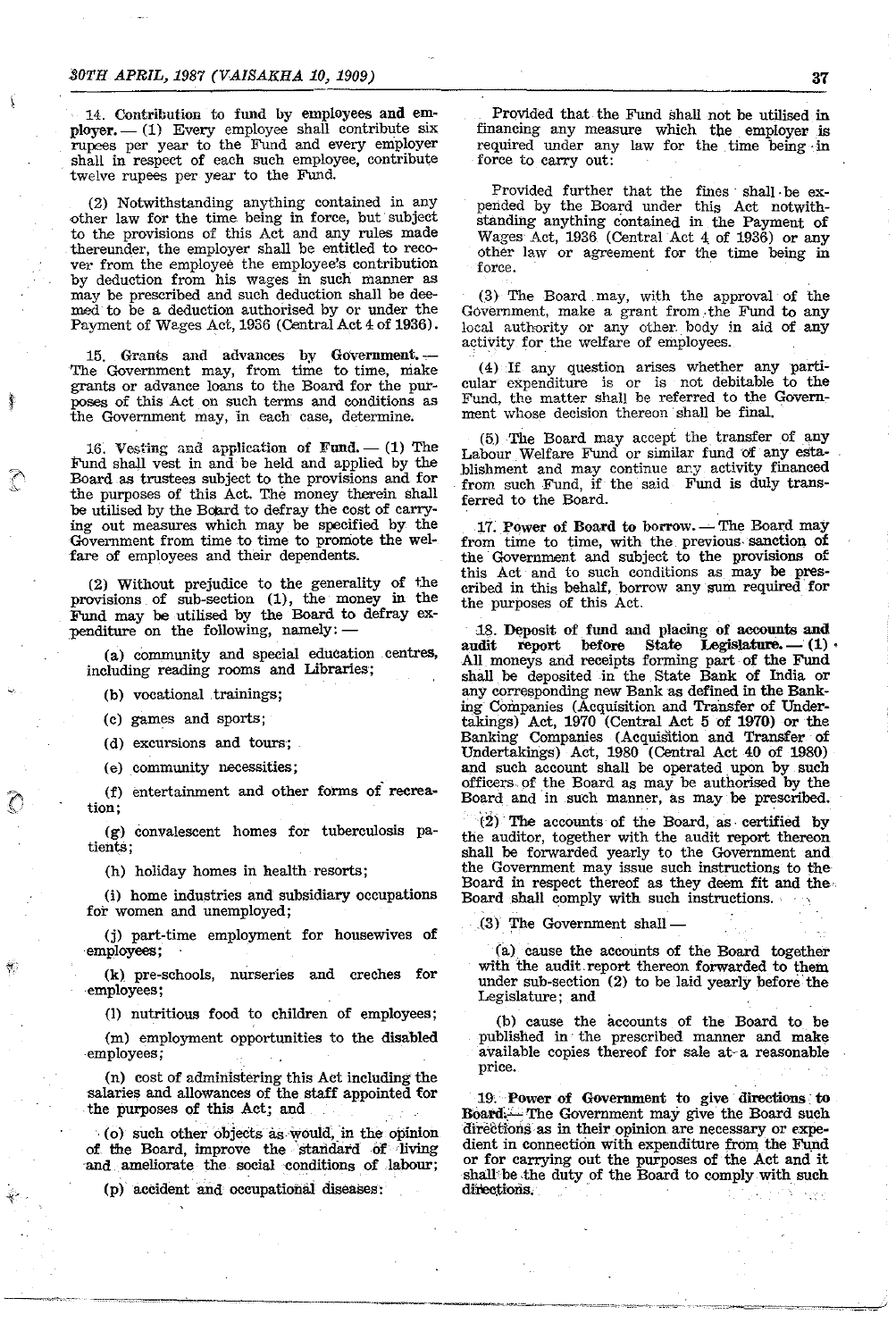20. Appointment and power of Secretary.  $-$  (1) 'The Government shall appoint a Secretary, who shall be the Chief Executive Officer of the Board. He shall have the status of a Deputy Labour Commissioner,  $(Class I - Gazetted).$ 

(2) It shall be the duty of the Secretary to ensure that the provisions of this Act and the rules made thereunder are duly carried out and for this purpose he shall have the power to issue such orders not inconsistent with the provisions of this Act and the rules made thereunder as he deems fit including any order implementing the decisions taken by the Board under this Act or the rules made thereunder.

21. Inspectors. - (1) The Government may by notification appoint such persons as it thinks fit to be Inspectors for the purposes of this Act, and may define the local limits within which and the class of establishments in respect of which they shall exercise their functions.

(2) Subject to any rules made in this behalf, an Inspector, within the local limits for which he is appointed, shall have powers-

(a) to make such examinations and hold such inquiry as may be necessary for ascertaining whether the provisions of this Act have been and are being complied with;

(b) with such assistance, if any, as he thinks fit, to enter, inspect and search any premises of any factory, industrial or commercial establishment or any farm (agriculture or otherwise) at any reasonable time for the purpose of carrying out the objects of this Act;

(c) to require by a written order the production at such place, as may be prescribed, of any register or record maintained in pursuance of this Act and to record on the spot or otherwise statements of any person which he may consider necessary for carrying out the purposes of this Act;

(d) to seize or take copies of such registers or documents or portions thereof as he may consider relevant in respect of an offence under this Act which he has reason to believe has been committed by an employer;

(e) exercise such other powers as may be prescribed.

(3) The provisions of the Code of Criminal Procedure, 1973 (Central Act 2 of 1974) shall, so far as may be, apply to any search or seizure under this· sub-section as they apply to any search or seizure made under the authority of a warrant issued under , section 94 of the said Code.

22. Appointment of clerical and other staff by Board. -- The Board shall have power to appoint the necessary clerical and executive staff as it considers necessary for the efficient performance of its functions:

Provided that the expenses of the staff so appointed and other administrative expenses shall not exceed such percentage of the annual income of the Fund as may be prescribed;

23. Powers of Government to call for records.- The Government or any officer authorised by the Government may call for the records of the Board, mspect the same and may supervise the working of the Board.

24. Mode of recovery of sums payable to Board. -Any sum payable to the Board or into the Fund under this Act shall, without prejudice to any other mode of recovery, be recoverable on behalf of the Board as arrears of land revenue under the Goa, Daman and Diu Land Revenue Code. 1968 (9 of 1969). .

·25 .. Power to supervise welfare activities. - In regard to any money set apart in any establishment specifically for the purpose of promoting the welfare of the employees in such establishment, the Board shall have powers -

- (i) to require the production of any document in possession of the employers of the establishment in connection with such money to satisfy itself as to such money is being applied for such purpose; ,
- '(ii) to call for any information from silch employers of the establishment as it may deem relevant; and
- (iii) to issue such directions to the employers of such establishment as it may deem fit for the purpose of utilising the fund for promoting the welfare of the employees.

26. Penalty for non-compliance with direction.- Any person who wilfully fails to produce any document reqUIred by the Board or to furnish any information called for by the Board or wilfully fails to comply. WIth any directions issued by the Board under section 25, shall, on conviction be punished.

(a) for the first offence, with imprisonment for a term which may extend to three months, or with fine which may extend to five hundred rupees, or with both; and

(b) for a second or subsequent offence, with imprisonment for a term which may extend to six months, or with fine which may extend to one thousand rupees, or with both: .

Provided that in the absence of special and ade-quate reasons to the contrary to be mentioned in the judgement of the court, in any case where the offender is sentenced to fine only; the amount of. fine shall not be less than hundred rupees.

27. Penalty for obstructing inspection or for failure to produce documents, etc.  $-\text{Any person who will-}$ fully obstructs an Inspector in the exercise of his powers or discharge of his duties under this Act or fails to produce for inspection on demand by an Inspector any registers, record or other documents maintained in pursuance of the provisions of this Act or the rules made thereur ler or to supply to him on demand true copies of any such document, shall, on conviction, be punished-

(a) for the first offence, with imprisonment for a term which may extend to three months, or with fine which may extend to five hundred rupees, or with both; and

(b) for a second or subsequent offence, with imprisonment for a term which. may extend to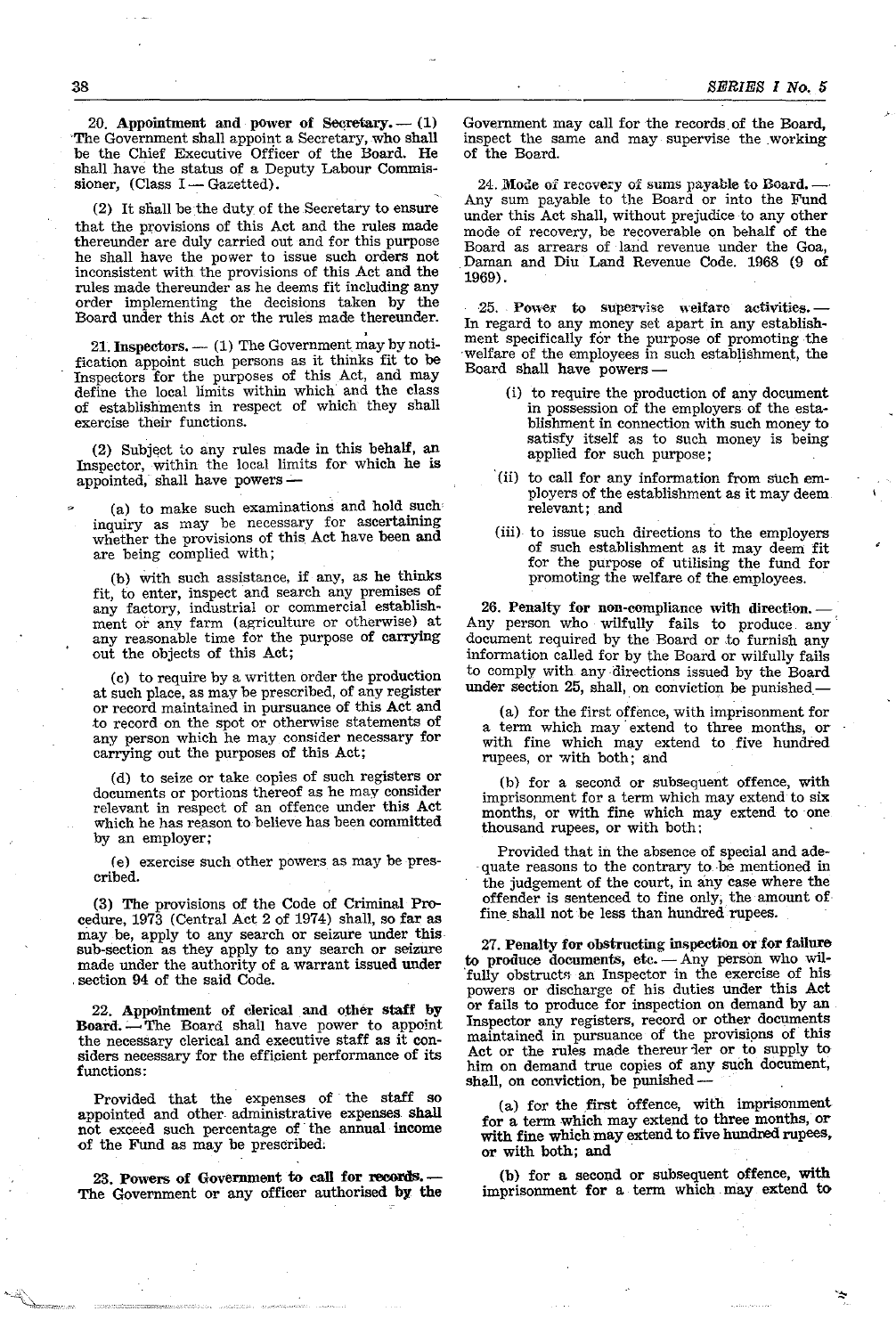(

six months or with fine which may extend to one thousand rupees, or with both:

Provided that in the absence of special and adequate reasons to the contrary to be mentioned in the judgement of the court, in any case where the offender is sentenced to fine only, the amount of fine shall not be less than hundred rupees.

28. Offences by companies.  $- (1)$  If the person committing an offence under this Act is a company, every person, who, at the time the offence was com-<br>mitted, was in-charge of, and was responsible to the company for the conduct of the business of the company as well as the company, shall be liable to be proceeded against and punished accordingly:

Provided that nothing contained in this sub-section shall render any such person liable to any punishment provided in this Act, if he proves that the offence was committed without his knowledge, or that he exercised all due diligence to prevent the commission of the offence.

(2) Notwithstanding anything contained in sub-section. (1) where an offence under this Act has been committed by a Company, and it is proved, that the offence has been committed with the consent or connivance of, or is attributable to any neglect on the part of any director, manager, secretary or other officer of the Company, such director, manager, secretary or officer shall also be deemed to be guilty of that offence and shall be liable to be proceeded against and punished accordingly.

 $Explanation$ .  $-$  For the purposes of this section -

(a) 'Company' means a body. corporate and in·· cludes a firm or other association of individuals; and

(b) 'Director' in relation to a firm means a partner in the firm.

29. General provision for punishment for offences.<br>- Any employer who contravenes any provision of this Act or of any rule or' order made thereunder shall, if no other penalty is provided separately under this Act, be punishable with imprisonment which may extend to six months or with a fine which may extend to one thousand rupees or with both.

30. Cognizance of offences. - (1) No Court shall tak<sub>3</sub> cognizance of any offence punishable under this Act except on a complaint made by, or with the previous sanction in writing of the Secretary.

(2) No Court inferior to that of Magistrate of the First Class shall try offence punishable by or under this Act.

31. Annual report. - The Board shall as soon as may be after the end of each year prepare and submit to the Government before such date and in such form as may be prescribed, a report giving an account of the activities, if any, which are likely to be undertaken by the Board in the next year, and the Government shall cause every report to be laid before the Legislature as soon as may be after it is reqeived by the Government.

 $32.$  Supersession of Board.  $- (1)$  If the Government is of the opinion that the Board is. unable to

perform, or has persistently' made default in the performance of the duties imposed on it by or under this Act or has exceeded or abused its powers, the Government may,' by ,notification in the Official Gazette, supersede the Board for a period not exceeding six months as may be specified in the notification:

Provided that before issuing a notification under this sub-section, the Government shall by notice require the Board to show cause within sucn period as may be specified in the notice' as to why it should not be superseded and shall consider the explanation and objection if any, of the Board.

(2) Every such notification issued as per sube section (1) shall be laid before the Legislature while it is in session for the first time after the issue 'of notification.

(3) Upon the publication of a notification under sub-section (1) superseding the Board-

(a) the Chairman and all the members of the Board shall as from the date of supersession, vacate their offices as such;

(b) all the powers and duties which may, by or under the provisions of this Act, be exercised or performed by or on behalf of the Board· and the Chairman shall during the period of supersession be exercised and performed by such Authority or persons as the Government may direct;

(c) all funds and other property vested in the Board shall, during the period of supersession, vest in the authority or person referred to in clause (b); and

(d) all liabilities, legally subsisting and enforceable against the Board shall be enforceable against the authority. or person referred to in clause (b) to the extent the Funds and property vest in it or him.

(4) On the expiration of the period of supersession specified in the notification issued under subsection  $(1)$ , the Government may, —

(a) extend the period of supersession for such further period not exceeding six months as they may consider necessary, or

(b) reconstitute the Board in the manner provided in section 5.

33. Delegation of powers.  $- (1)$  The Government may by notification, authorise any authority or officer to exercise any of the powers vested in them or under this Act except the power to make rules under section 37 and may in like manner withdraw such authority.

(2) The Board may, by general or special. order in writing, delegate to the Secretary or. other officer of the Board such of its powers and functions under this Act except the power to make regulations under section. 38 as it may deem necessary and it may in like manner withdraw such authority.

(3) The exercise of any power delegated under sub-section (1) or sub-section (2) shall be subject to such restrictions and conditions as may be spe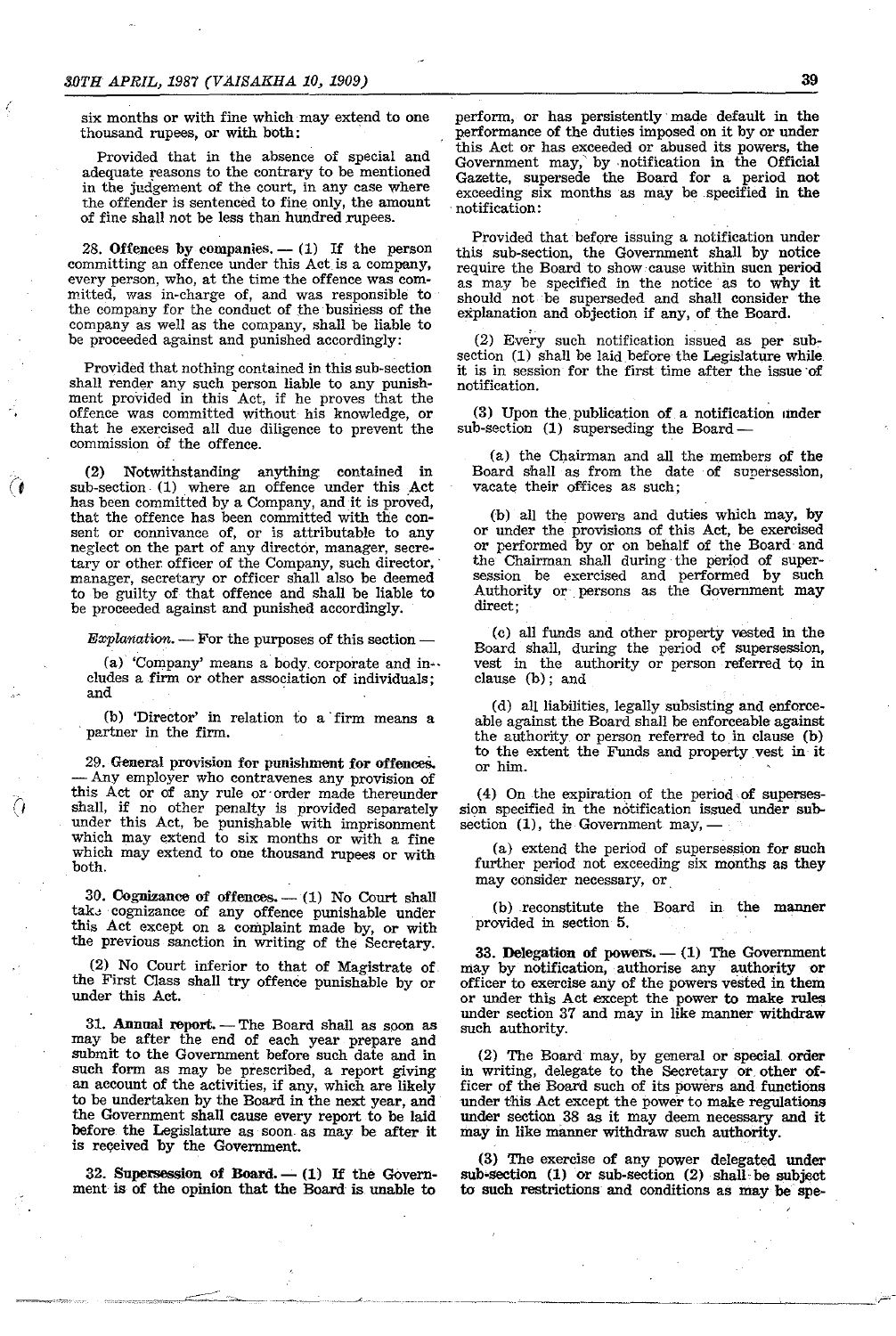cified in the order, and also to the control and revision of the Government or by officer as may be empowered by the Government in this behalf.

(4) The Government or the Board, as the case may be, shall also have the power to control and revise the acts and proceedings of any officer so ·empowered.

. 34. Members of Board, Secretary, Inspectors and all officers and servants of Board to be public servants. - The members of the Board, the Secretary, Inspector and all officers and servants of the Board, and any person entrusted with the execution of any function under this Act shall be'deemed *w*  be a public servant within the meaning of section .21 of the Indian Penal Code (Central Act 45' of 1860). .

35. Protection of action taken in good faith. No suit, prosecution or other legal proceedings shall lie against any person for anything which is in good faith done or intended to be done under this Act or any rule or order made thereunder.

36. Exemption.- The Government may, by notification exempt any establishment or Class of establishments from all or any of the provisions of this Act subject to such conditions as may be specified in the notification.

37. Power to make rules.  $- (1)$  The Government may by notification in the Official Gazette and subject to the condition of previous publications, make rules to carry out the purposes of the Act.

(2) In particular and without prejudice to the generality of the foregoing power, such rules may provide for all or any of the following matters, namely: -

(a) all matters expressly required or allowed by this Act to be prescribed;

(b) the intervals at which or the period during which any of the sums referred to in section 3 shall be paid to the Board or into the Fund, the manner of making such payment and the agency for, and manner of, collection of any such sum;

(c) the manner in which the accounts of the Fund shall be miantained and audited;

(d) the allowances, if any, payable to the mem- ·hers of the Board;

(e) the manner in which the employee's contribution may be deducted from his wages;

(f) the form of notice regarding unpaid accu-<br> $\mathbb{R}$  mulations: Fund shall be miantained and audited;<br>
(d) the allowances, if any, payable to the mem-<br>
of the Board;<br>
(e) the manner in which the employee's con-<br>
tribution may be deducted from his wages;<br>
(f) the form of notice regardi

(g) the procedure for making grants from the Fund;

(h) the procedure for defraying the expenditure incurred in administering the Fund;

(i) the manner in which the Board shall conduct their business;

(j) the duties and powers of the Secretary and the Inspectors;

(k) the conditions of service of the Secretary and Inspectors and other staff appointed by the Board or Government;

(I) the delegation of the powers and functions of the Board to the Secretary and the conditions and limitations subject to which the powers may be exercised or functions performed;

(m) the percentage of the annual income of the Fund beyond which the Board may not spend on the staff and on other administrative members;

(n) the registers and records to be maintained and returns to be sent by employers;

(0) the publication of the report of the activities financed from the Fund together with a statement of receipts and expenditure of the Fund and statement of accounts.

(3) Any rule made under this section may provide that a contravention thereof shall be punishable with a fine which may extend to five hundred rupees.

(4) Every rule made or notification issued under this Act shall, as soon as possible after it is made or issued shall be placed on the table of Legislature and if, before the expiry of the session in which it is so placed, the House agrees in making any modification in any such rule or notification or the House agrees that such rule or notification should not be made or issued, the rule or notification shall thereafter have effect only in such modified form or be of no effect, as the case may be, so however, that any such modification or annulment shall be without prejudice to the validity of anything previously done under that rule or notification. .

38. Powers to make regulations.  $-$  (1) The Board may, by notification, make regulations not inconsistent with this Act, and the rules made thereunder for the purposes of giving effect to the provisions of this Act.

(2) In particular and without prejudice to the generality. of the foregoing power, such regulations may provide for-

(a) all matters expressly required or allowed by this Act to be prescribed by regulations;

(b) the terms and the conditions of appointment and service and the scale of pay of officers· and servants of the Board including the payment of travelling and daily allowances in respect of journeys undertaken by such officers and servants of the Board;.

(c) the supervision and control over the acts and proceedings of the officers and servants of the Board and the maintenance of discipline and conduct among the officers and servants of the Board; .

(d) the procedure in regard to the transaction of business at the meetings of the Board including the quorum;

(e) the purposes for which and the manner in which temporary association of persons may be  $\text{made};$  . The state of  $\mathbb{R}^n$  is the state of  $\mathbb{R}^n$  ,  $\mathbb{R}^n$  is the state of  $\mathbb{R}^n$ 

 $(f)$  the duties, functions, terms and conditions of service of the members of the committees;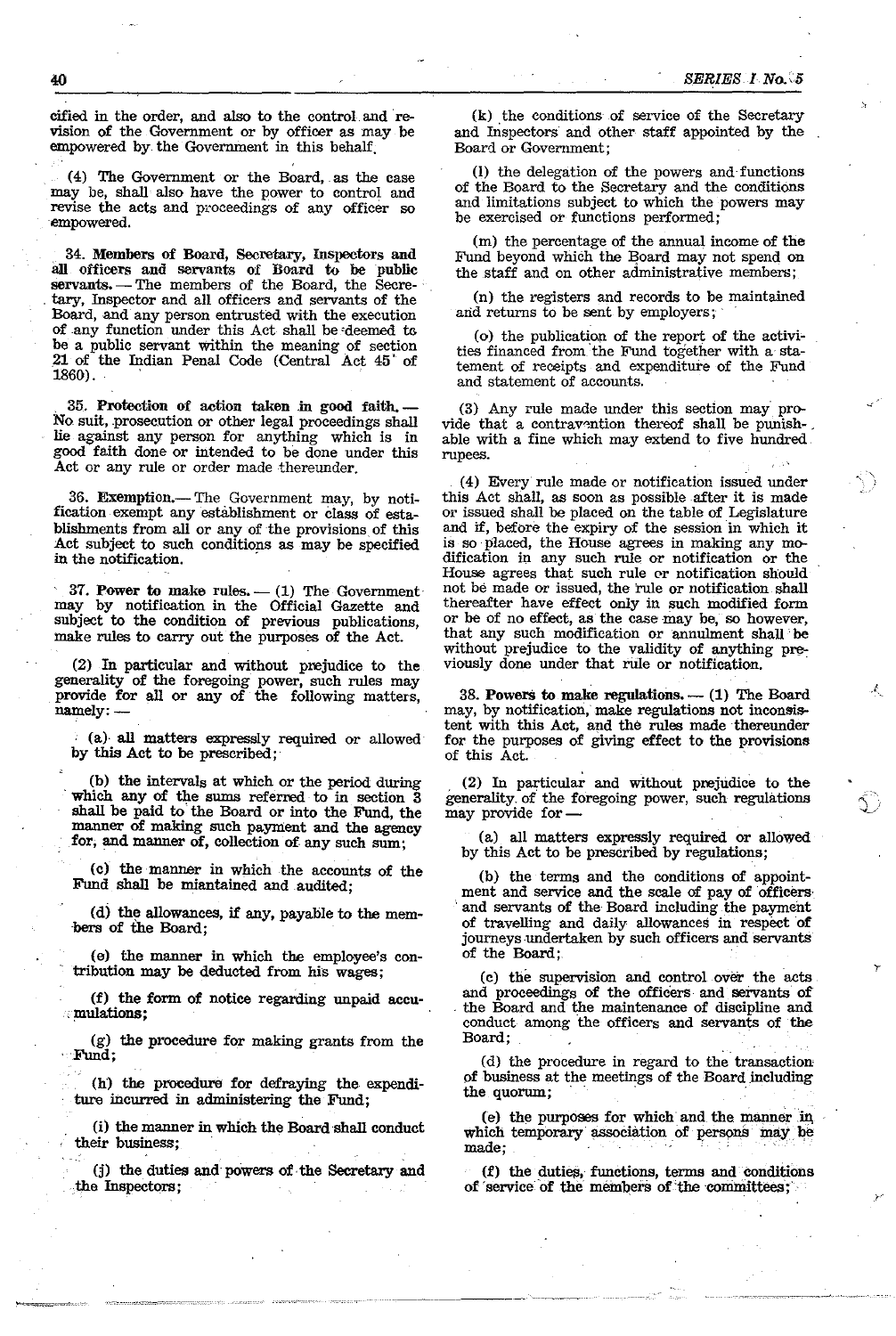$(g)$  the manner and the form relating to the maintenance of the accounts of the Board;

(h) registers and records to be maintained by the Board or its officers and servants including the register to be kept separately on account of unpaid accumulations.

(3) No regulation or its cancellation or modification shall have effect until the same shall have been approved by the Government.

(4) The Government may by notification, rescind any regulation made under this section and thereupon, the regulation shall cease to have effect.

39. Amendment of Section 8 of Central Act IV of' 1936. -- In section 8 of the Payment of Wages Act, 1936 (Central Act 4 of 1936), in sub-section (8), in the last sentence, the following shall be added at the end, namely:-

" but in'the case of any establishment to which the Goa, Daman. and Diu Labour Welfare Fund Act, 1986 applies, all such realisations shall be paid into the Fund constituted under the aforesaid Act."

40. Amendment of section 8 of Central Act 8 of  $1923. - T_0$  sub-section (4) of section 8 of the Workmen's Compensation Act, 1923 (Central Act 8 of 1923), the following provise shall be added, namely:-

"Provided that in. respect of a workman belonging to an establishment to which the Goa, Daman and Diu Labour Welfare Fund Act, 1986 applies, the Commissioner, shall pay the said balance of the money into the fund constituted under that Act in lieu of repaying to the employer."

41. Realisation of fines and remittance thereof.- All fines recovered from the wages of an employee under the respective conditions of services in an establishment shall be recorded in a register, as may be prescribed, to be kept by the persons responsible for payment of wages to such employee and all such recoveries shall be credited to the Labour Welfare Fund constituted under section 3 in the manner prescribed.

42. Authority to decide certain question.  $- (1)$ If any question arises whether or not any of the provisions of this Act apply to an establishment or to an employee therein, it would be decided by such authority as may be prescribed.

(2) The decision of such authority shall be final and shall not be liable to be questioned in any court of law.

43. Powers to remove difficulties.  $- (1)$  If any difficulty arises in giving effect to the provisions of this Act, the Government may, by order published in the Official Gazette, make such provisions or give such directions, not inconsistent with the provisions of this Act, as appear to it to be necessary or expedient for removing the difficulty:

Provided that no such order shal) be made under this sub-section after the expiry of two years from the commencement of this Act.

(2) Any order made under this section shall have effect notwithstanding anything inconsistent therewith in any rules or regulations made under this Act.

Secretariat, Panaji - Goa. Dated 14-4-1987;

--------------~------------------------~-----

(M. RAGHU CHANDER) **Secretary to the Government of Goa, Daman and Diu Law Department (Legal Affairs)** 

# -Addendum

The Futwah-Islampur Light Railway Line (Nationalisation) Act, 1985 mentioned in the Notification No. LD/1/9/85-(D), Part-file dated 16-4·1986 published at page 755 of the Officiai Gazette Series I No. 52 dt. 26-3-87, which was not. published in the same, is reproduced below.

The Futwah-Islampur Light Railway Line (Nationalisation) Act, 1985

## AN

## ACT

to *provide for the acquisition, in the pUblic interest,*  of *the undertakings* of *the Futwah-Islampur Light Railway Company Limited in relation to the Futwah-Islampur Light Railway Line and for matters coonected therewith* or *incidental thereto.* 

Whereas the track and rolling stack of the Futwah-Islampur Light Railway Line owned by the Futwah-Islampur Light Railway Company Limited are in a dilapidated condition;

And Whereas the running of trains on the aforesaid line besides being hazardous and uneconomical, is also resulting in heavy loss to the Central **Government;** 

And Whereas the aforesaid Company is.not in a position to make the assets serviceable for public **use; .** 

And Whereas it is necessary in the public interest to acquire the undertakings of the said Company in relation to the said railway line;

Be it 'enacted by Parliament in the Thirty-sixth Year of the Republic of India as follows:-

#### CHAPTER I

#### **Preliminary**

1. Short title. - This Act may be called the Futwah-Islampur Light Railway Line (Nationalisation) Act, 1985.

2. Definitions. - In this Act, unless the context otherwise requires,-

(a) "appointed day" means the day on which this Act comes into force;

 $(b)$  "Company" means the Futwah--Islampur Light Railway Company Limited, being a company as defined 1 of 1956. in the Companies Act, 1956 and having

-',-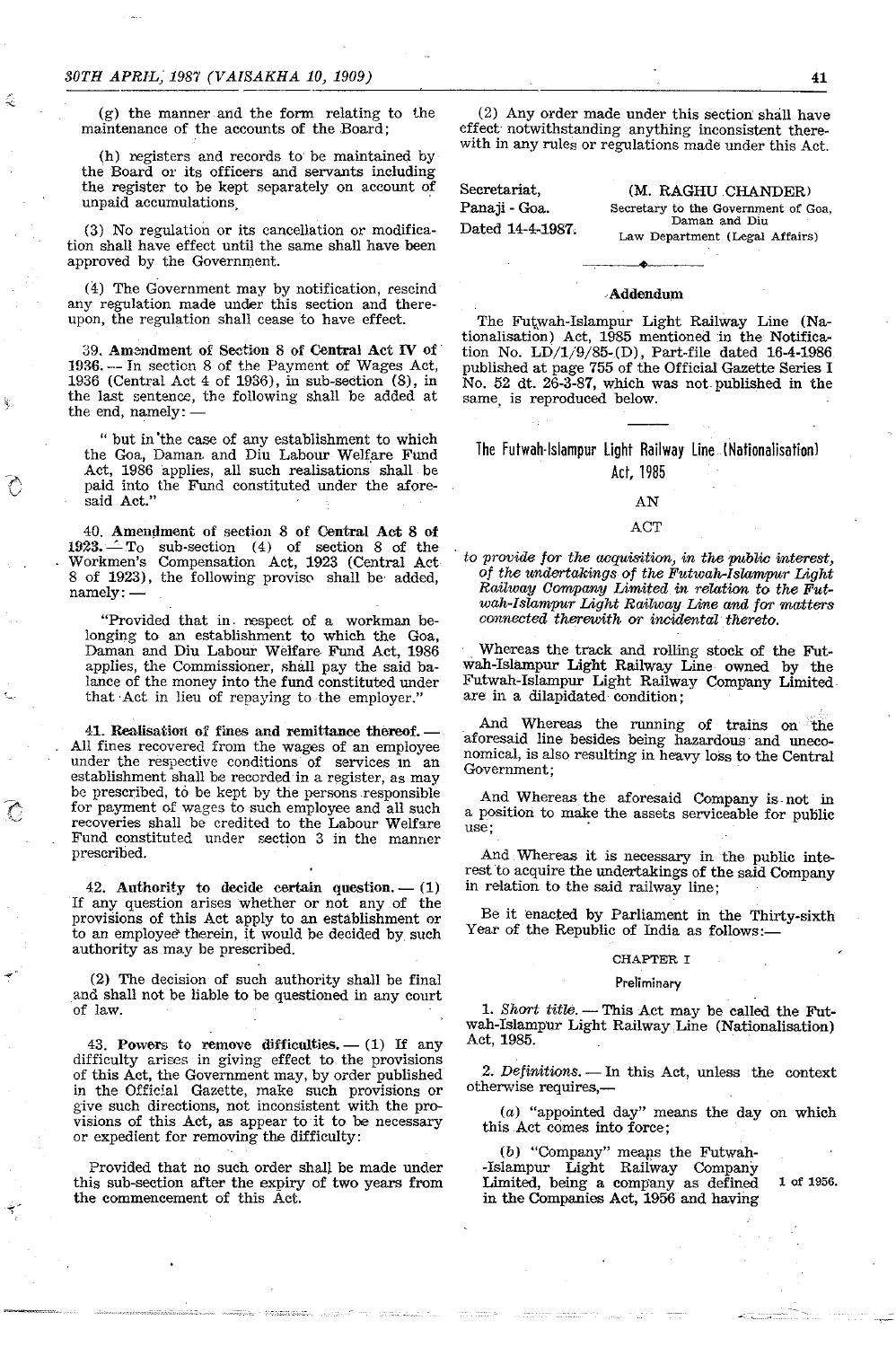its registered office at 12, Mission Row, Calcutta;

(c) "notification" means a notification published in the Official Gazette;

(d) "undertakings", in relation to the Company, means the Futwah-Islampur Light Railway Line and all other undertakings of that Company relating to that Railway Line;

(e) . words and expressions used herein and not defined but defined in the Companies Act, 1956 shall have the 1 of 1956. meanings respectively assigned to them in that Act.

#### CHAPTER II

## Acquisition of the Undertakings of the Company

*3. Tro:nsfer to, and vesting in, the Central* Go $v$ ernment of the *undertakings* of the *Company.* On the appointed day, the undertakings of the Com: pany and the right, title and interest of the Company in relation to such undertakings shall, by virtue of this Act, stand transferred to, and vest in, the Central Government.

*4. General effect of vesting.* - (1) The undertakings of the Company shall be deemed to include.<br>all assets, rights, lease-holds, powers, authorities all assets, rights, lease-holds, powers, authorities and privileges, and all property, movable and immovable, including lands, buildings, workshops, stores, instruments, machinery and equipment, cash balances, cash on hand, cheques, demand drafts; reserve funds, investments, book debts and all other rights and interests in, or arising out of, such property as were immediately before the appointed day in the ownership, p'ossession, power or control of the Company, whether within or outside India, and all books of account, registers and all other documents of whatever nature relating thereto.

(2) All properties as aforesaid which have vested. in the Central Government under section 3 shall, by force of such vesting, be freed and discharged from any trust, obligation, mortgage, charge, lien and all other encumbrances affecting them, and any attachment, injunction, decree or order of any court, tribunal or other authority restricting the use of such properties in any manner or appointing any receiver in respect of the whole or any part of such properties shall be deemed to have been withdrawn.

(3) For the removal of dQubts, it is hereby declared that the mortgagee of any property referred to in  $sub-section (2)$ , or any other person holding any charge, lien or other interest in, or in relation to, any such property shall be entitled to claim, in accordance with his rights and interests, payment of the mortgage mopey or other dues, in whole or in part, out of the amounts payable under sections 6 and 7 to the Company, but no such mortgage, charge, lien or other interest shall be enforceable against any property which has vested in the Central Government.

. (4) Any licence or other instrument granted to the Company in relation to any undertaking which has vested in the Central Government under section 3 at any time before the appointed day and in force immediately before that day shall continue to be in force on and after such day in accordance with its tenor in relation to and for the purposes of such undertaking, and, on and from the date of vesting of such undertaking under section 3 in the Central Government, that Government shall be deemed to be substituted in such licence or other instrument as if such licence or other instrument had been granted to that Government and that Government shall hold it for the remainder of the period for which the Company would have held it under the terms thereof.

5. *Owners of the Company to be liable for certain prior liabilities.* — (1) Every liability of the Company in respect of any period prior to the appointed day, shall be the liability of the Company and shalt be enforceable agalnst it and not against the Central Government.

 $(2)$  For the removal of doubts, it is hereby decla-red that,  $-$ 

(a) no liability of the Company in relation to its undertakings in respect of any period prior to the appomted day, shall be enforceable against the Central Government; .

 $(b)$  no award, decree or order of any court, tribunal or other authority in relation to the undertakings of the Company passed on or after the appointed day, in respect of any matter, clalm or dispute, which arose before that day, shall be enforceable against the Central Government;

 $(c)$  no liability incurred by the Company before the appointed day, for the contravention of any provision of any law for the time being in force, shall be enforceable against the Central Government.

#### CHAPTER III

#### Payment of Amount

6. Payment of amount.  $- (1)$  For the transfer to, and vesting in, the Central Government, under section 3, of the right, title and interest of the Company in relation to its undertakings, there should be paid in cash by the Central Government, before the expiry of a period of three months from the appointed day to the Company, an amount equal to a sum of nineteen lakhs twenty-nine thousand five hundred and forty-two rupees.

(2) Notwithstanding anything contained in sub-section  $(1)$ , out of the amount referred to in that sub-section, the Central Government shall deduct, in the first instance, any amount due from the Company to that Government and the ' State Bank of Travancore constituted un- ~der section 3 of the State Bank of India (Subsidiary Banks) Act, 1959 and the lia- 38 of 1959. bility of that Company shall, to the extent of such deductions, stand discharged and such deductions shall have priority over all other debts, secured or unsecured.

7. Interest. — The amount referred to in sub-section  $(1)$  of section 6 as reduced by the deductions under sub-section (2) of that section shall, if not paid to the Company before the expiry of the period specified in the said sub-section  $(i)$ , carry simple interest at the rate of four per cent, per' annum for

42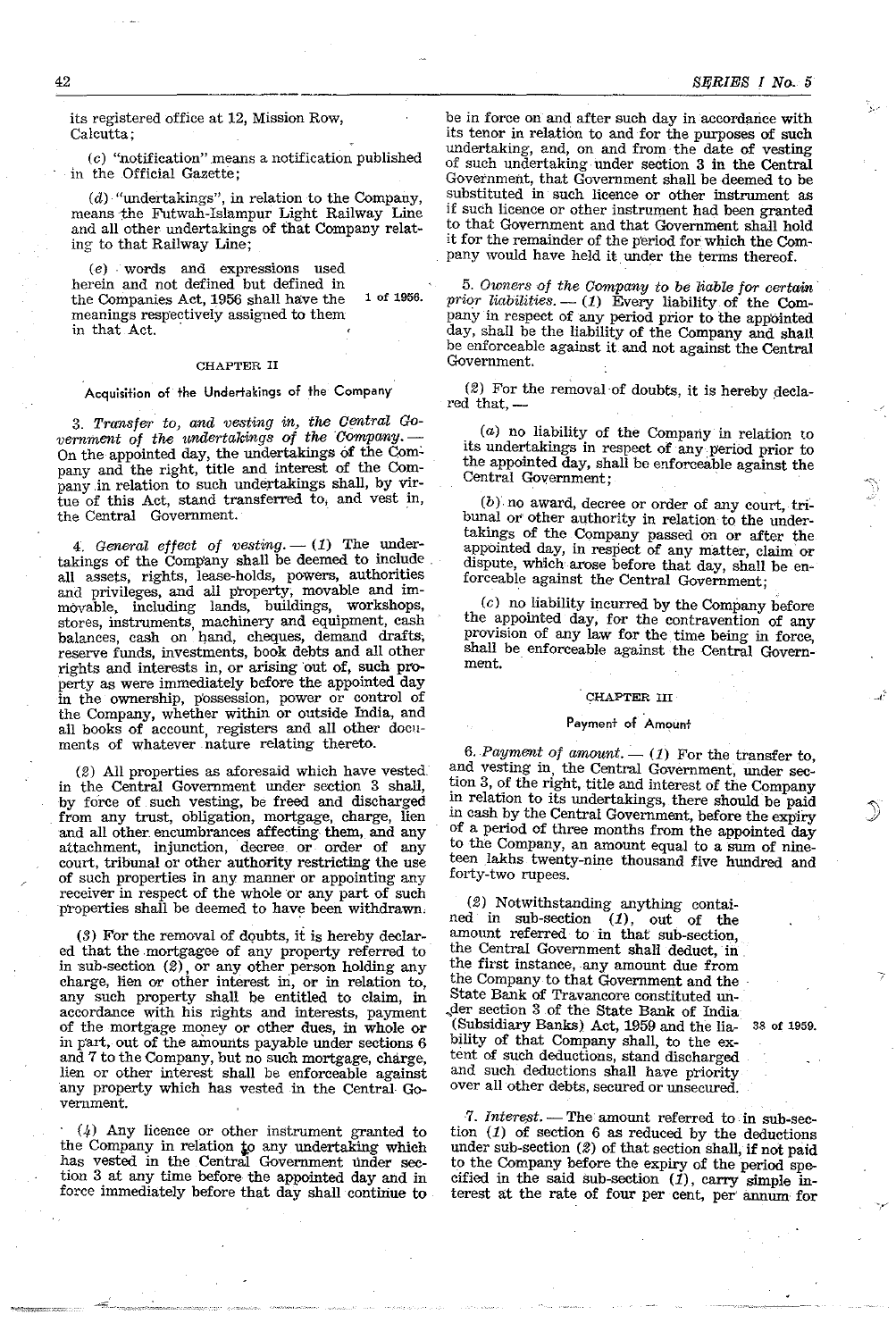the period commencing on the appointed day and ending on the date on which payment of such amount as so reduced is made by the Central Government to the Company:

Provided that if the amount as so reduced is tendered to the Company but not accepted by it, no interest shall run from the date of such tender.

## CHAPTER IV

Duty of persons in charge of management of the undertakings of the Company to deliver all assets, etc.

8. Duty of persons in charge of management of the *undertakings of the Company to deliver an assets, etc .* .:.-. On the vesting of the undertakings of the Company in the Central Government, all persons in .charge of the management of the undertakings immediately before such vesting, shall be' bound to deliver to the Central Government all assets, books of account, registers or other documents in their eustody relating to the undertaking.

9. Duty of persons to account for assets etc., in their possession. — (1) Any person who has, on the appointed day, in his possession or under his control, any asssets, books, doeuments or other papers relating to the undertakings owned. by the Company which have vested in the Central Government and which belong to the Company, or would have so belonged, jf the undertakings owned by the Company had not vested in the Central Government, shall be liable to account for the said assets, books, documents and other papers to the Central Government and shall deliver them up to the Central Government or to such person or persons as the Central Government may sp'ecify in this behalf.

(2), The Central Government may take or cause to be taken all necessary steps for securing possession of the undertakings of the Company which have vested'in the Central Government under this Act.

(3) The Company shall, within such period as the Central Government may allow in this behalf, furnish to that Government a complete inventory of all its properties and assets, as on the appointed day, pertaining to the undertakings which have vested in the Central Government under ,section 3 and, for this purpose, the Central Government shall afford to the Company all reasonable facilities:

#### CHAPTER V

### Provisions relating to employees of the undertakings of the Company

r

*10. Employment of certain employees to continue.*  $(1)$  Every person who has been, immediately before the appointed day, employed in any of the undertakings of the Company. shall become, on and from the appointed day, an employee of the Central Government and shall hold office or service under the Central Government with the same rights and privileges as to p'ension, gratuity and other matters as would have been admissible to him if there had been no such vesting and shalf continue to do so unless and until his employment under the Central Government is duly terminated or until his remuneration and other conditions of service are duly altered by the Central Government:

Provided that unless any extension of service is granted to such person after the appointed day in accordance with the rules in that, behalf in force for the time being, such person shall retire compulsorily from the service of the Central Government,-

 $(a)$  where he has attained or attains the age of fifty-eight years before, or on, or within a period of three months from, the appointed day, on the date of expiry of the said period of three months, or on the date on which he shall retire compulsorily from service in accordance with the conditions of service app1icable to him immediately before the appointd day, whichever date is **eartier;** 

(b) in any other case, on his attaining the age of fifty-eight years.

(2) Notwithstanding anything contained in the Industrial Disputes Act, 1947, 14 of 1947. or in any other law for the time being m force, the transfer of the service of any officer or other person employed in any undertaking of the Company to the Central Government shall not entitle such officer or other employee to any compensation under this Act or under any other law for the time being in force and no such claim shall be entertained by any court, tribunal or other authority.

11. Provident fund and other funds. - (1) Where the Company has established a provident fund, superannuation fund, welfare fund or any other fund for the benefit of the persons employed in any of the undertakings of the Company, the monies relatable to the officers or other employees whose services have become transferred, by or under this Act, to the Central Government, shall, out of the monies standing, on the appointed day, to the credit of such provident fund, superannuation fund, welfare fund or other fund, stand transferred to, and shall vest in, the Central Government.

(2) The monies which stand transferred under sub-section  $(1)$  to the Central Government shall be dealt with by that Government in such manner as may be prescribed by rules.

## CHAPTER VI

#### **Miscellaneous**

12. Act to have overriding effect. —The provisions of this Act shall have effect notwithstanding anything inconsistent therewith contained in any other law for the time being in force or any instrument having effect by virtue of any law, other than this Act, or in any decree or order. of any court, tribunal or other authority.

13. Penalties. — Any person who, —

(a) having in his possession, custody or control any property, forming part of the undertakings of the Company, wrongfully withholds such property from the Central Government; or

(b) wrongfully. obtains possession of, or retains any property forming part of the undertakings of the Company; or